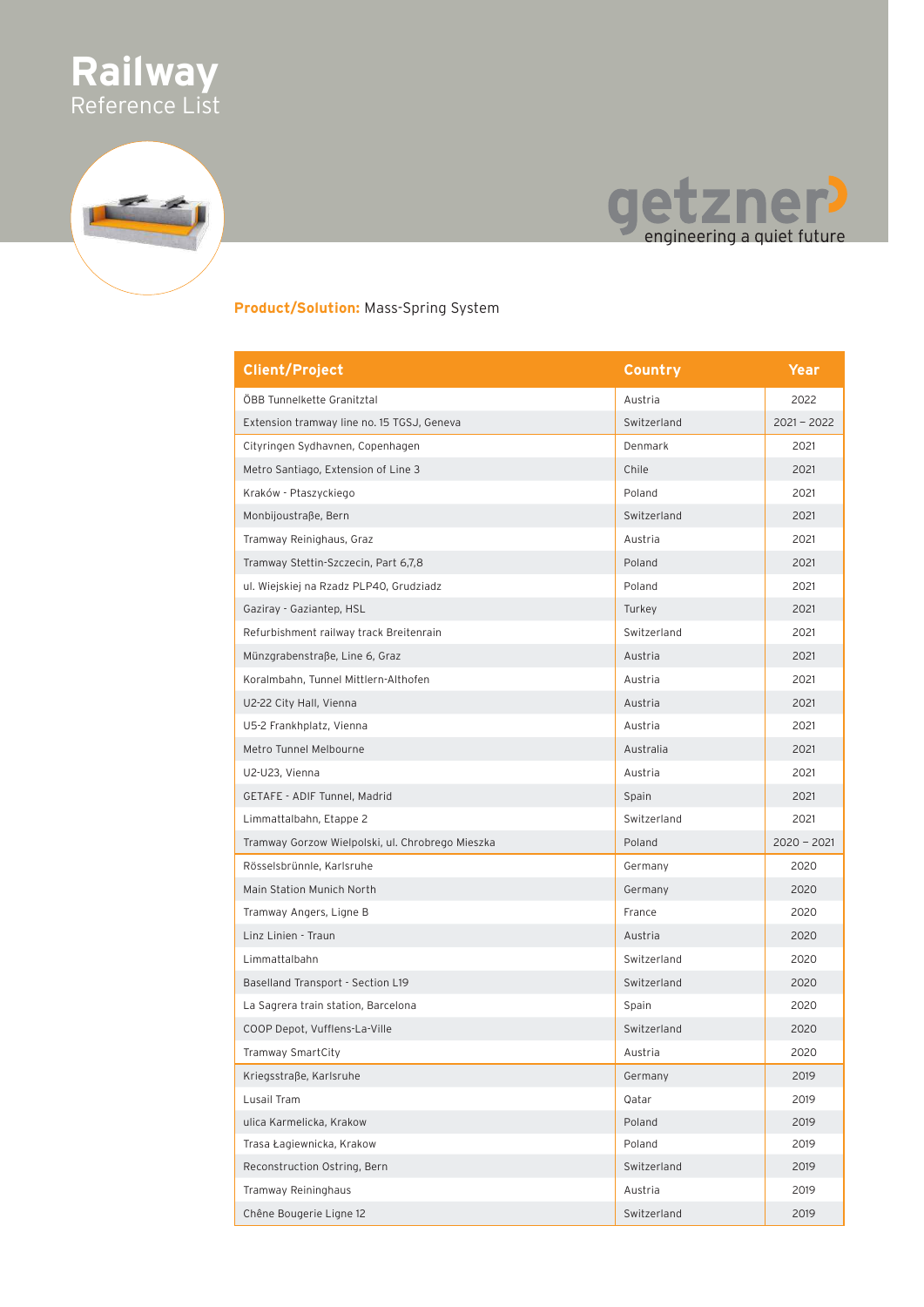



### etzner ge

| <b>Client/Project</b>                                 | <b>Country</b> | Year          |
|-------------------------------------------------------|----------------|---------------|
| Chêne Bougerie Tram du Goulet                         | Switzerland    | 2019          |
| Tramway Dabrowa Gornica, ulicy Kasprzaka              | Poland         | 2019          |
| Tramway ul. Kujawska, Bydgoszcz                       | Poland         | 2019          |
| Eppenberg Tunnel                                      | Switzerland    | 2019          |
| ul. Podchorążych, Krakow                              | Poland         | 2019          |
| Tramway Basel - frame contract                        | Switzerland    | $2018 - 2023$ |
| Tram Magdeburg (Raiffeisenstraße - Warschauer Straße) | Germany        | 2018          |
| Riyadh Metro line 3                                   | Saudi Arabia   | 2018          |
| Gare de Montbovon                                     | Switzerland    | 2018          |
| ul. Dabrowskiego II, Lodz                             | Poland         | 2018          |
| Tram Lyon T6                                          | France         | 2018          |
| KST III Krowodrza Górka – Azory, Krakau               | Poland         | 2018          |
| Tramway Caen                                          | France         | 2018          |
| Suin Line                                             | South Korea    | 2018          |
| Tramway Toulouse                                      | France         | 2018          |
| Hanam Line                                            | South Korea    | 2018          |
| Tramway St. Etienne                                   | France         | 2018          |
| Jaipur Metro                                          | India          | 2018          |
| Tramway Ulm - Eselsberg 6a and 6b                     | Germany        | 2018          |
| Tramway Annemasse                                     | France         | 2018          |
| Budapest Tram, Main Circle                            | Hungary        | 2018          |
| Tramway Angers                                        | France         | 2018          |
| Riyadh Metro Line 1 and 2 - elevated stations         | Saudi Arabia   | 2018          |
| Tramway Paris T4 Clichy                               | France         | 2018          |
| Tramway Ismaninger Straße, Munich, Lot 1, 2, 3        | Germany        | 2018          |
| Tramway Gernoble, Extension Line A                    | France         | 2018          |
| Metro Catania: Nesima – Monte Po                      | Italy          | 2018          |
| Tramway Nice                                          | France         | 2018          |
| IVB Innsbruck 2018 + 19, Ing. Etzel street            | Austria        | 2018          |
| Tramway Avignon                                       | France         | 2018          |
| Limmattalbahn, Schlieren                              | Switzerland    | 2018          |
| Crossrail C610 - point bearings for MSS, London       | United Kingdom | $2016 - 2018$ |
| Doha Metro                                            | Qatar          | $2015 - 2018$ |
| IKD Kosice: Modernization of the tram line            | Slovakia       | $2015 - 2018$ |
| <b>CEVA Zone Rolex</b>                                | Switzerland    | 2017          |
| New construction U5, Berlin                           | Germany        | 2017          |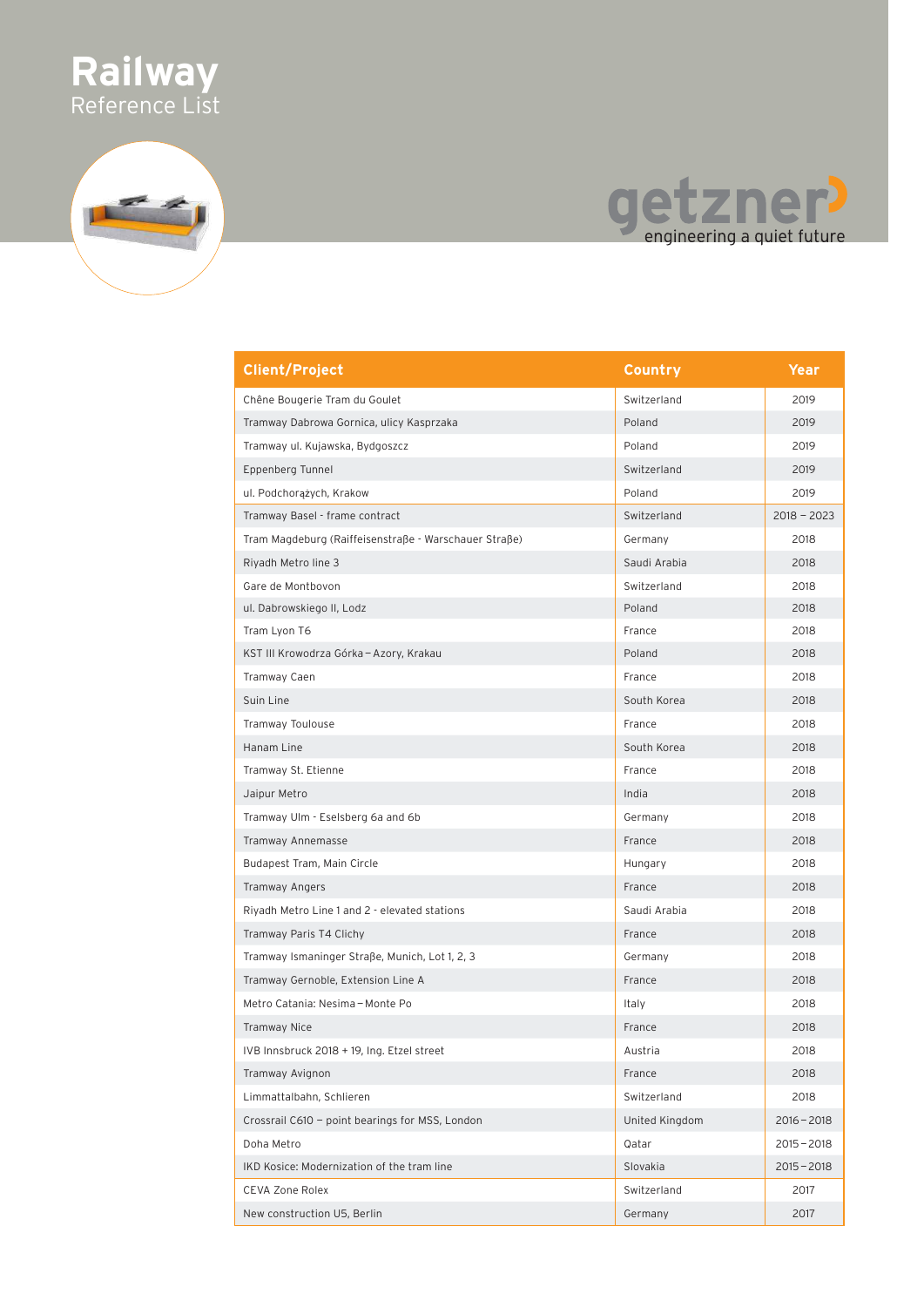

### etzner<sup>)</sup><br>engineering a quiet future qe

| <b>Client/Project</b>                                   | Country        | Year          |
|---------------------------------------------------------|----------------|---------------|
| Lucknow Metro Project (LKT - 5 Contract)                | India          | 2017          |
| Seoul Metro - Line 9 (3rd phase)                        | South Korea    | 2017          |
| Tram old town Bratislava, Spitalska street              | Slovakia       | 2017          |
| Quito Metro L1                                          | Ecuador        | 2017          |
| Tramway Sonnpark, Innsbruck                             | Austria        | 2017          |
| Extension tramway Nice Est-Ouest (T2) and Nord-Sud (T3) | France         | 2017          |
| Riyadh Metro Line 1 and 2                               | Saudi Arabia   | 2017          |
| Reconstruction Line 2, Ulm                              | Germany        | 2017          |
| North West Rail Link, Sydney                            | Australia      | 2017          |
| Tram Line 2, Ulm                                        | Germany        | 2017          |
| Tramway Avignon                                         | France         | 2017          |
| Track renewal tram Klosterneuburger Straße, Vienna      | Austria        | 2017          |
| Tram Line 7 - Eggenbergerallee, Graz                    | Austria        | 2017          |
| Riyadh Metro Line 1 & 2 TBM - Tunnel Section            | Saudi Arabia   | 2017          |
| Metro Depot Zemljane, Sofia                             | Bulgaria       | 2017          |
| Delhi Metro CT11                                        | India          | $2016 - 2017$ |
| Söderströmtunneln, Stockholm                            | Schweden       | $2015 - 2017$ |
| Tramway Vörösmarty utca Budapest                        | Hungary        | 2016          |
| Urban railway Heilbronner Straße, Stuttgart             | Germany        | 2016          |
| Prolongement Ligne 14, Paris                            | France         | 2016          |
| Tram Stachus and Sonnenstraße, Munich                   | Germany        | 2016          |
| Tram du Luxembourg                                      | Luxembourg     | 2016          |
| Tramway Cuenca                                          | Ecuador        | $2015 - 2016$ |
| Delhi Metro CT1A and CT1B                               | India          | $2015 - 2016$ |
| Metro U1, Extension Seestadt Aspern, Vienna             | Austria        | $2015 - 2016$ |
| Delhi Metro CT2R                                        | India          | $2014 - 2016$ |
| Albert Bridge, Dresden                                  | Germany        | 2015          |
| Crossrail C610                                          | United Kingdom | 2015          |
| Dunajewskiego - Baszlowa                                | Poland         | 2015          |
| Tram Megaron                                            | Switzerland    | 2015          |
| Nagoya Station                                          | Japan          | 2015          |
| Podwale                                                 | Poland         | 2015          |
| Radlinskeho: Modernization of the tram line Bratislava  | Slovakia       | 2015          |
| Rail crossing Ostfriedhof Munich                        | Germany        | 2015          |
| StadtRegio Tram Traun                                   | Austria        | 2015          |
| Tegernseer Landstraße                                   | Germany        | 2015          |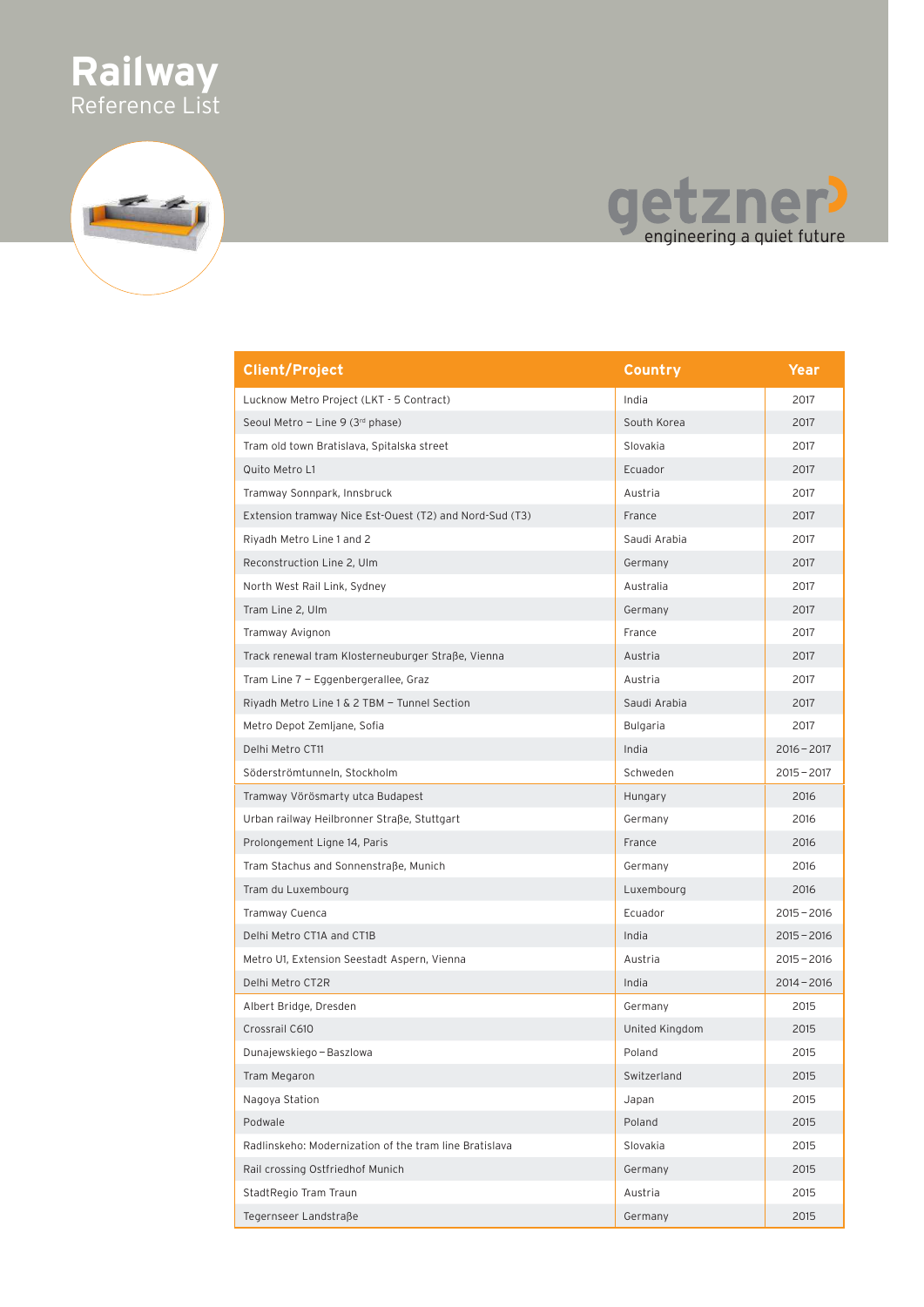

# getzner!

| <b>Client/Project</b>                                           | Country        | Year          |
|-----------------------------------------------------------------|----------------|---------------|
| Tram Olsztyn, part A, C, D                                      | Poland         | 2015          |
| Tramway Montpellier                                             | France         | 2015          |
| Tramway Grenoble, Line E                                        | France         | 2015          |
| Metro U3, Nürnberg                                              | Germany        | 2015          |
| Metro Madrid Line 4                                             | Spain          | 2015          |
| Metro Madrid Line 5                                             | Spain          | 2015          |
| Tram Strasbourg                                                 | France         | 2015          |
| Metro de Madrid: Transformation of a ballasted track into a MSS | Spain          | $2014 - 2015$ |
| Wielicka - Lipska                                               | Poland         | $2014 - 2015$ |
| W-Z Line, part 3, 4, 5, 6, 7                                    | Poland         | $2014 - 2015$ |
| Metro Madrid Line 1                                             | Spain          | 2014          |
| High Speed Railway Station Vigo                                 | Spain          | 2014          |
| Bangalore Metro                                                 | India          | 2014          |
| Dongguan Metro Line R2                                          | China          | 2014          |
| Tram Dubravka, Bratislava                                       | Slovakia       | 2014          |
| Fuzhou Metro Line 1                                             | China          | 2014          |
| Tram IKD Kosice                                                 | Slovakia       | 2014          |
| Metro Catania                                                   | Italy          | 2014          |
| Metro Nürnberg, U3 North West                                   | Germany        | 2014          |
| Tramway de Sidi Bel Abbès                                       | Algeria        | 2014          |
| Nanjing Metro Line 4                                            | China          | 2014          |
| Nottingham Tram Phase 2                                         | United Kingdom | 2014          |
| ÖBB viaducts Mattersburg-Loipersbach                            | Austria        | 2014          |
| Tram Porto Maravilha (for Olympic Games), Rio de Janeiro        | Brazil         | 2014          |
| Elastic bedding of the road S21, Stuttgart Tunnel               | Germany        | 2014          |
| Tram Marseille M4                                               | France         | 2014          |
| Tram Graz, prolongation Line 1                                  | Austria        | $2013 - 2014$ |
| Metro Madrid Line 9                                             | Spain          | 2013          |
| Chengdu Metro Line 2                                            | China          | 2013          |
| Chongging Metro                                                 | China          | 2013          |
| Metro Istanbul (Levent-Hisarüstü Extension)                     | Turkey         | 2013          |
| Metro Station Jan Wellemplatz, Düsseldorf                       | Germany        | 2013          |
| Concrete track Pasing, tram Munich                              | Germany        | 2013          |
| Tram Munich, Müllerstraße                                       | Germany        | 2013          |
| Metro Stuttgart, U2 bridge Wolframstraße                        | Germany        | 2013          |
| Tram Bordeaux                                                   | France         | 2013          |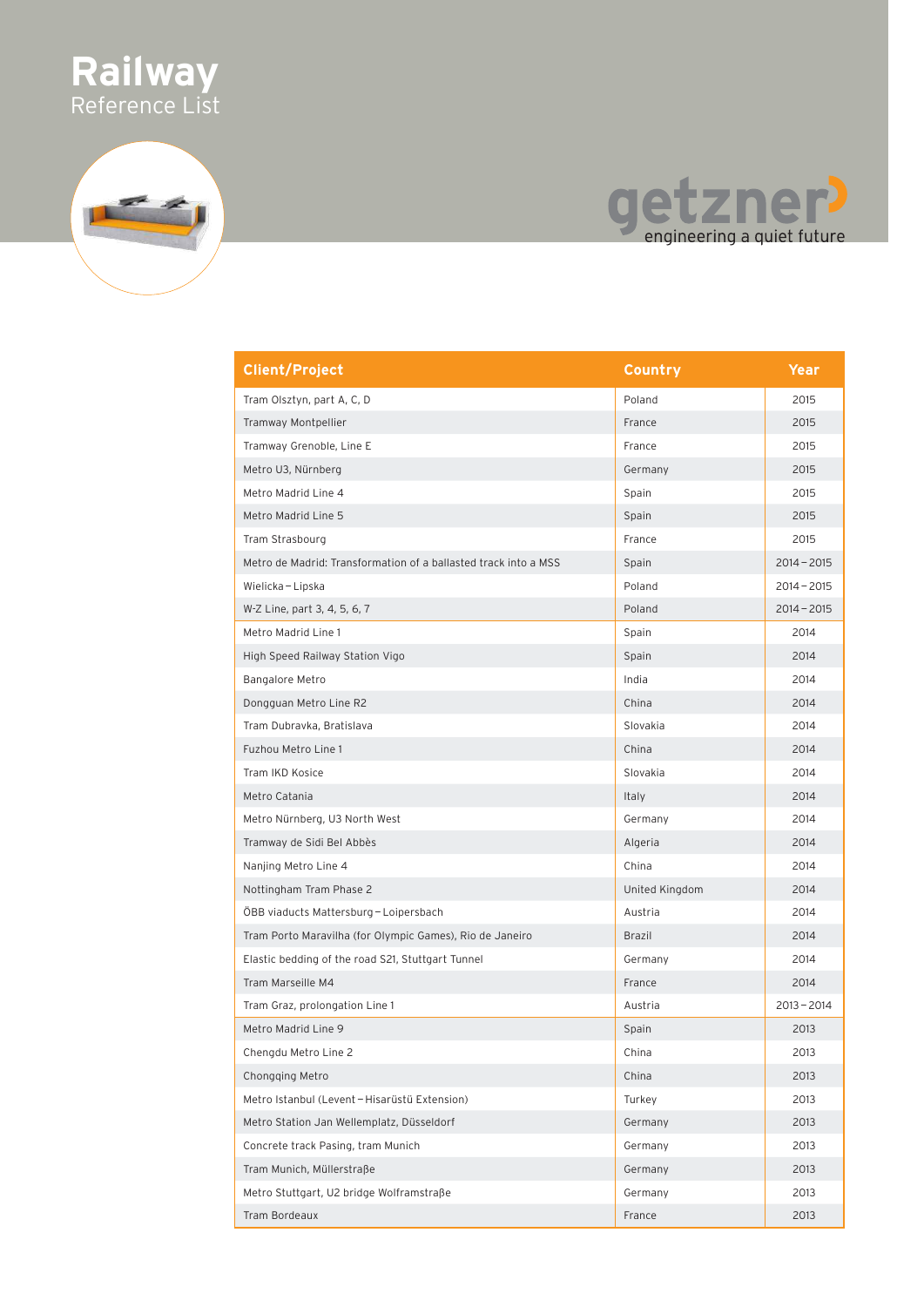





| <b>Client/Project</b>                            | Country     | Year          |
|--------------------------------------------------|-------------|---------------|
| Tram Grenoble Ligne B                            | France      | 2013          |
| Xian Metro                                       | China       | 2013          |
| Tram Bytom, ul. Moniuszki                        | Poland      | 2013          |
| Dubai Tramway                                    | <b>UAE</b>  | 2013          |
| Tram Zabrze, ul. Wolnosci                        | Poland      | 2013          |
| Tram Bydgoszcz, ul. Jagiellonska                 | Poland      | 2013          |
| Wehrhahn Line Dusseldorf                         | Germany     | $2012 - 2013$ |
| Metro Delhi                                      | India       | $2012 - 2013$ |
| Augsburg Königsplatz                             | Germany     | $2012 - 2013$ |
| North-South link Cologne, construction lot North | Germany     | $2010 - 2013$ |
| Metro São Paulo L5                               | Brazil      | 2012          |
| Tram Edinburgh                                   | Scotland    | 2012          |
| Freiburg VAG                                     | Germany     | 2012          |
| Tram line 17, Munich - Pasing                    | Germany     | 2012          |
| Local transport Dortmund - Asseln                | Germany     | 2012          |
| Colas Rail                                       | France      | 2012          |
| New Kaiser Wilhelm Tunnel, Cochem                | Germany     | 2012          |
| Dubai Metro                                      | <b>UAE</b>  | 2012          |
| Metro Mumbai                                     | India       | 2012          |
| Bismarkstraße                                    | Germany     | 2012          |
| Viennese Lines, reconstruction U1/12             | Austria     | 2012          |
| Tram Tours                                       | France      | 2012          |
| Montpellier                                      | France      | 2012          |
| Tram Bydgoszcz, ul. Gdanska                      | Poland      | 2012          |
| Tram Krakau, Tramwaj na Ruczaj                   | Poland      | 2012          |
| Tram Lodz, ul. Lagiewnicka                       | Poland      | 2012          |
| Tram Bydgoszcz, Linia do Dworca Glownego         | Poland      | 2012          |
| Tram Wroclaw, Mosty Mlynskie                     | Poland      | 2012          |
| Tram, Szczecin, Brama Portowa                    | Poland      | 2012          |
| Tram Krakau, ul. Limanowskiego                   | Poland      | 2012          |
| Chongging Metro Line 6                           | China       | $2011 - 2012$ |
| Gleisdreieck Nordbad, Munich                     | Germany     | 2011          |
| Zytgloggä, Bern                                  | Switzerland | 2011          |
| Rhaetian Railway, Samedan                        | Switzerland | 2011          |
| Goya Station, Saragossa                          | Spain       | 2011          |
| Tram Dijon                                       | France      | 2011          |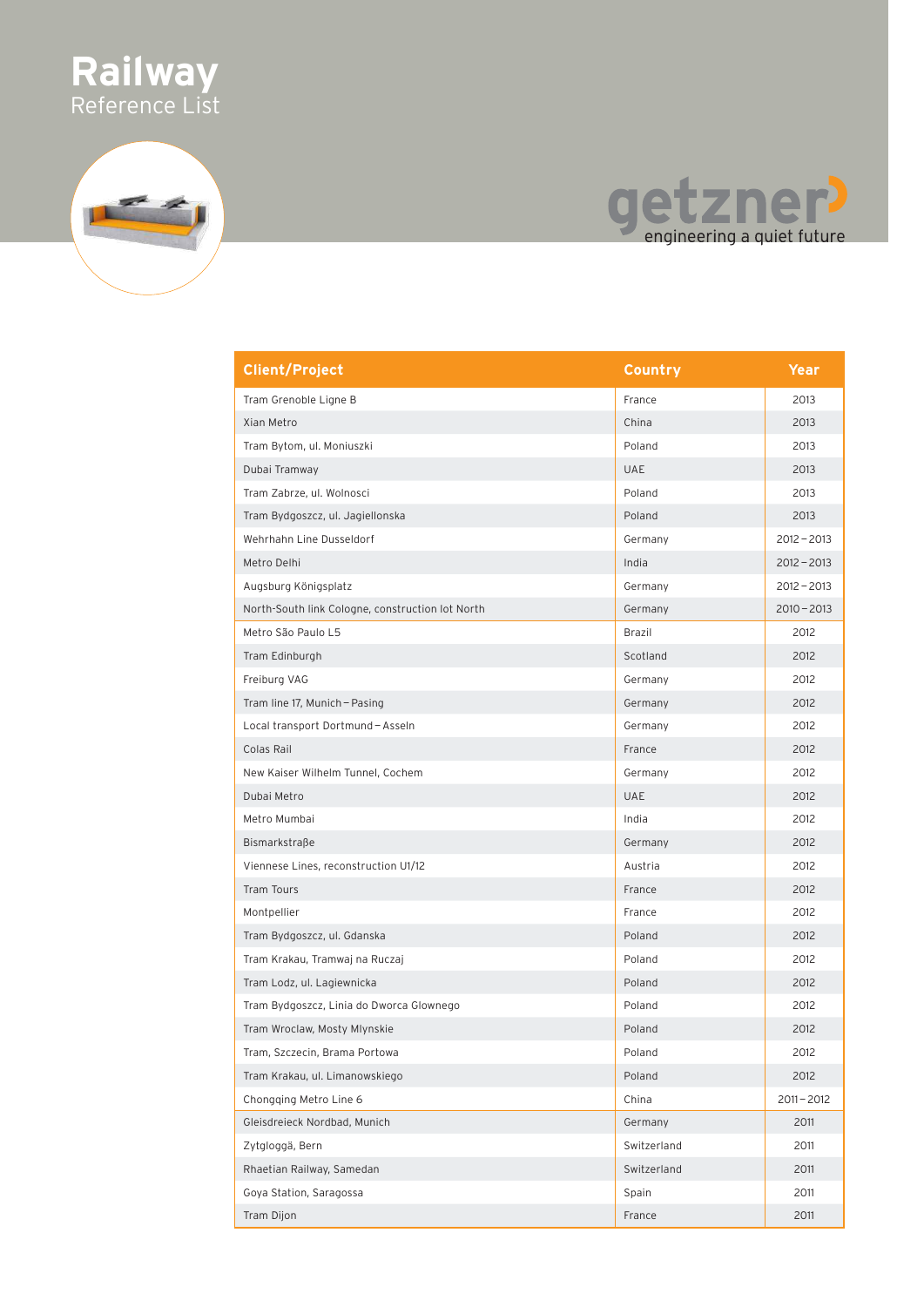

## getzner?

| <b>Client/Project</b>                                       | <b>Country</b> | <b>Year</b>   |
|-------------------------------------------------------------|----------------|---------------|
| <b>Tram Tours</b>                                           | France         | 2011          |
| Tram Casablanca                                             | Morocco        | 2011          |
| Brenner north feeder line                                   | Austria        | $2009 - 2011$ |
| City tunnel, Leipzig                                        | Germany        | $2009 - 2011$ |
| Tram Geneva                                                 | Switzerland    | $2008 - 2011$ |
| North-South link Cologne, construction lot South            | Germany        | 2010          |
| Stadtwerke München, redevelopment Thiersch- and Triftstraße | Germany        | 2010          |
| New-building line St. Emmeram, Munich                       | Germany        | 2010          |
| Metro Madrid, Line 9                                        | Spain          | 2010          |
| Metro Madrid, Line 2                                        | Spain          | 2010          |
| Tram Cercanias: Chamartin - Aeropuerto Terminal 4           | Spain          | 2010          |
| ÖBB, Lainzertunnel                                          | Austria        | 2010          |
| ÖBB, Wienerwaldtunnel                                       | Austria        | 2010          |
| ÖBB, Stierschweiffeldtunnel                                 | Austria        | 2010          |
| Metro Catania                                               | Italy          | 2010          |
| Tram Angers                                                 | France         | 2010          |
| Tram Montpellier                                            | France         | 2010          |
| Tram Brest                                                  | France         | 2010          |
| Tram Orléans                                                | France         | 2010          |
| Tram Graz, Asperngasse                                      | Austria        | 2010          |
| Tram Linz, Harter Plateu                                    | Austria        | 2010          |
| Renovation Metro Athens, Line                               | Greece         | 2010          |
| Dehli Metro, Phase II, CS to Badarpur lin - Underground     | India          | 2010          |
| Glattal railway, Zurich                                     | Switzerland    | 2009          |
| Tram Dublin                                                 | Ireland        | 2009          |
| East London line                                            | England        | 2009          |
| Metro São Paulo lines 2 (extension) and 4                   | <b>Brasil</b>  | 2009          |
| Chiclana - San Fernando (customer: SACYR)                   | Spain          | 2009          |
| Tram lines T1 and T2 (La Défense / Pont de Bezons) in Paris | France         | 2009          |
| Tramway de Angers                                           | France         | 2009          |
| Tramway de Reims                                            | France         | 2009          |
| Toulouse Ligne E                                            | France         | 2009          |
| Tramway de Rabat                                            | Morocco        | 2009          |
| Arex Incheon airport line                                   | South Korea    | 2009          |
| Old Mainz Tunnel                                            | Germany        | 2009          |
| Tram Munich, SWM Line 23                                    | Germany        | 2008          |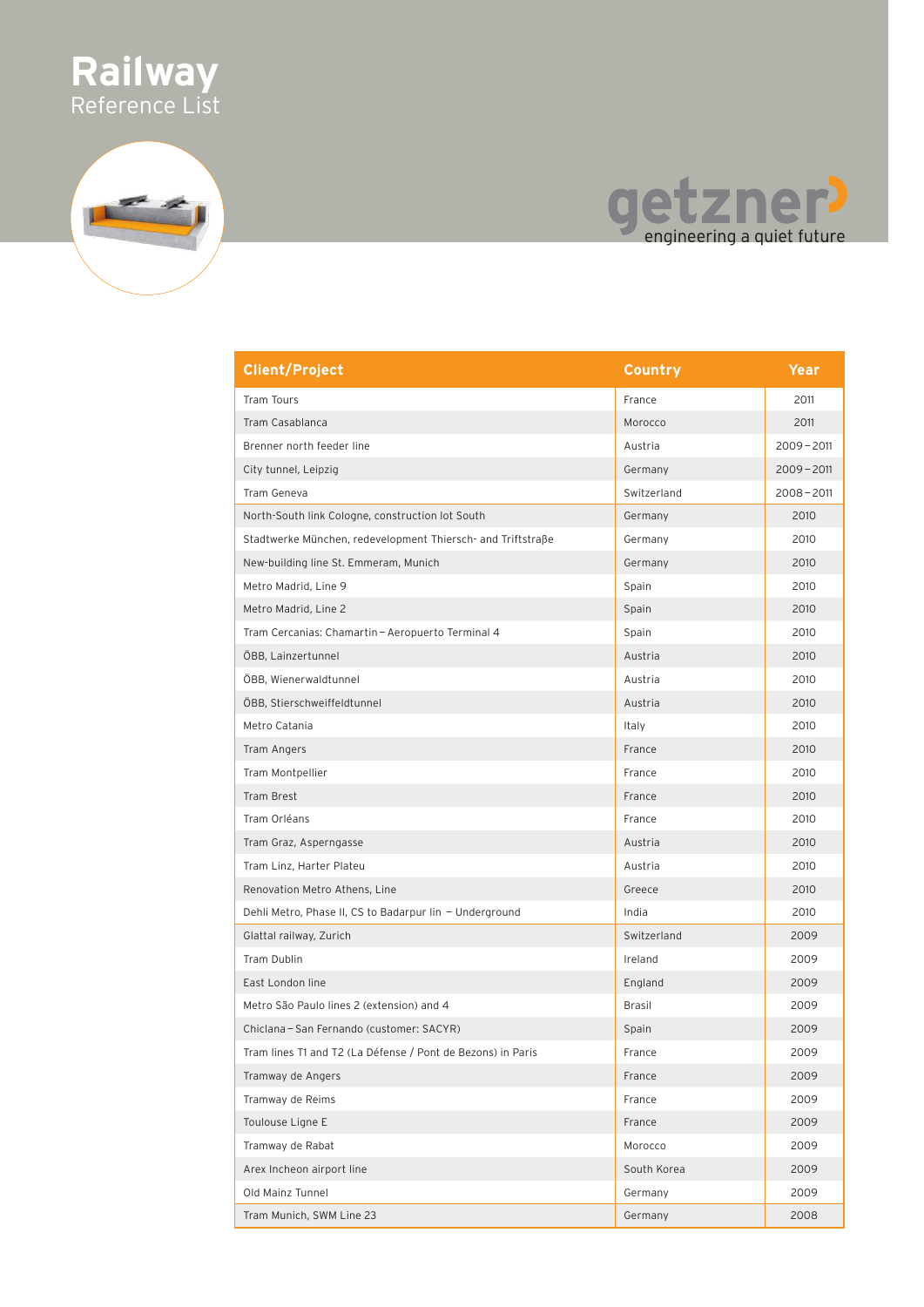

# getzner!

| <b>Client/Project</b>                       | Country            | Year |
|---------------------------------------------|--------------------|------|
| Tram Augsburg 'Mobilitätsscheibe'           | Germany            | 2008 |
| Tram Augsburg, Line 6                       | Germany            | 2008 |
| Tramway de Lyon                             | France             | 2008 |
| Fast Tram Cracow                            | Poland             | 2008 |
| Tram Teneriffa, Line 2 UTE Tranvia - Tincer | Spain              | 2008 |
| Tram Teneriffa, UTE Tranvia-La Cuesta       | Spain              | 2008 |
| ÖBB, Arlbergtunnel                          | Austria            | 2008 |
| ÖBB, Lainzertunnel, Vienna                  | Austria            | 2008 |
| Grazer Verkehrsbetriebe, Tramway Extension  | Austria            | 2008 |
| Metro Dortmund, Asselner Hellweg Rohde      | Germany            | 2007 |
| Tram Munich, Müllerstraße SWM               | Germany            | 2007 |
| Tramway Gmunden, Up-grading Esplanade       | Austria            | 2007 |
| Viennese Lines (Subway Extension)           | Austria            | 2007 |
| Tramway de Montpellier                      | France             | 2007 |
| Tramway de Nice                             | France             | 2007 |
| Tramway de Bordeaux                         | France             | 2007 |
| Bergamo, Tranvia Bergamo - Albino           | Italy              | 2007 |
| Firenze, Tranvia Firenze - Scandicci        | Italy              | 2007 |
| <b>Tramway Algiers</b>                      | Algeria            | 2007 |
| Tram Santo Domingo                          | Dominican Republic | 2007 |
| Tram Bern                                   | Switzerland        | 2007 |
| Hong Kong Tramways                          | China, Hong Kong   | 2007 |
| Seoul Metro Line 9                          | South Korea        | 2007 |
| Barcelona Line 5                            | Spain              | 2007 |
| Metro Madrid, Line 1, 2, 3, 7, 10           | Spain              | 2007 |
| Metro, Prag                                 | Czech Republic     | 2006 |
| <b>TCMC Cornavin, Geneva</b>                | Switzerland        | 2006 |
| Tramway du Mans                             | France             | 2006 |
| Tramway de Montpellier                      | France             | 2006 |
| Metro Teneriffa                             | Spain              | 2006 |
| Tram Basel                                  | Switzerland        | 2006 |
| CTRL/ECML Bridge, London                    | England            | 2005 |
| Metro São Paulo L2                          | Brazil             | 2005 |
| Arge FF, Berlin North-South                 | Germany            | 2005 |
| Tramway de Marseille                        | France             | 2005 |
| KCRC, Hong Kong                             | China              | 2005 |